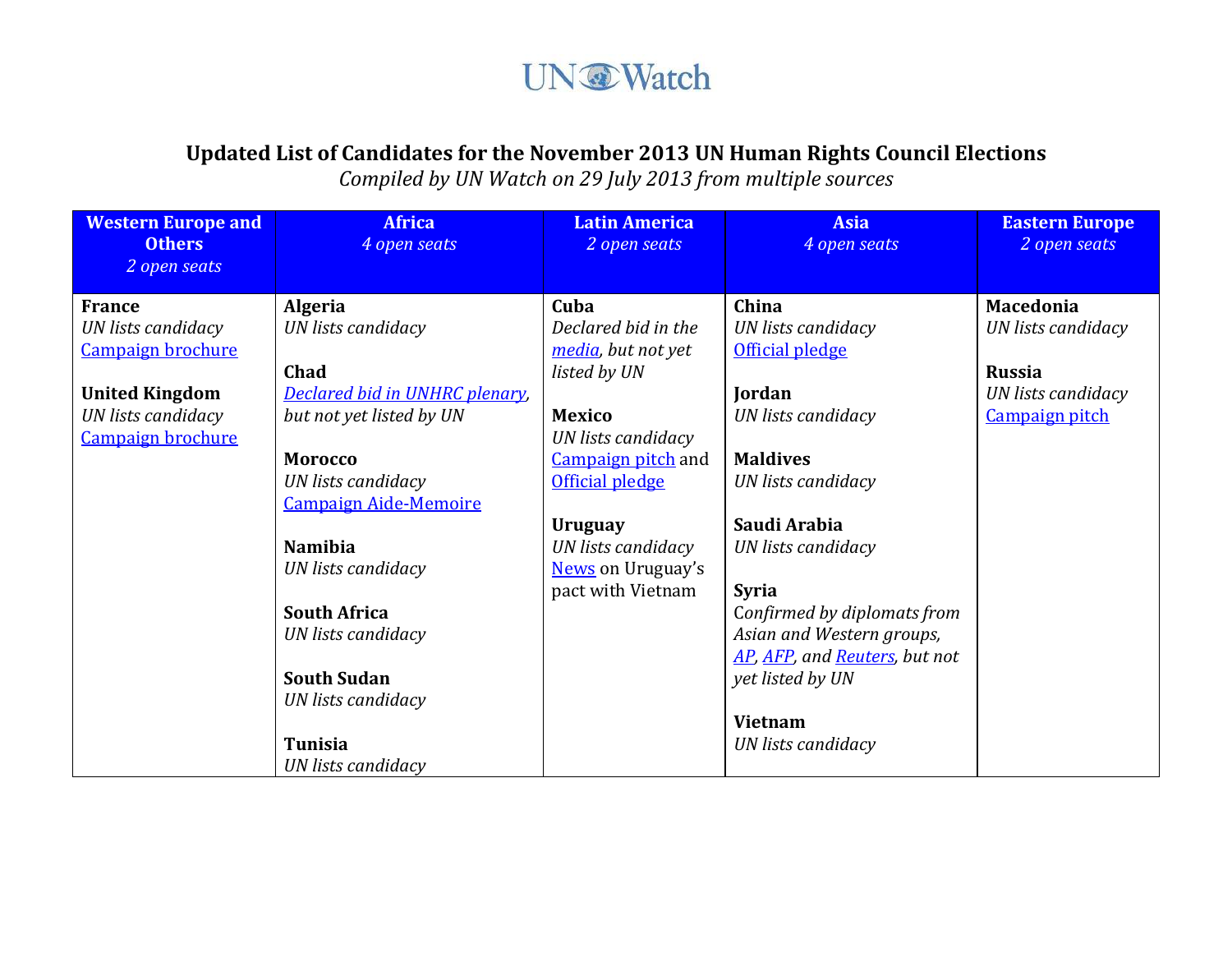# **UN** Watch

#### **Background**

The UN General Assembly has **announced** that it will hold elections on November 12, 2013, to replace 14 of the 47 rotating seats on the UN Human Rights Council, for 3-year terms that begin in January 2014 and conclude in December 2016.

UN Watch has compiled the above list of candidacies based on those listed on the [UN website](http://www.un.org/en/ga/68/meetings/elections/hrc.shtml) as of July 29, 2013, and those who declared their bids elsewhere, with links to sources. Candidacies may be added or dropped until November, but the above list is expected to remain mostly unchanged.

### **Call for Action**

UN Watch urges the **United States** and the **European Union** to end their silence over the wholly inappropriate candidacies of governments such as **Algeria**, **China**, **Russia**, **Cuba**, **Saudi Arabia**, and **Vietnam**. UN Watch will join with other NGOs and dissidents to campaign against these and other grossly unqualified bids, which threaten to damage the efficacy of the Human Rights Council, and the credibility of the United Nations as a whole. Prior to the elections UN Watch will publish its annual detailed evaluation of each candidacy.

### **Updates**

Updates from UN Watch's [initial report:](http://blog.unwatch.org/wp-content/uploads/2014-16-UNHRC-Candidate-Chart.pdf)

 **Iran Pulled Out:** After UN Watch broke the story on July 9, 2013, that Iran was running—confirmed by numerous diplomats as well as by AP, AFP and Reuters—worldwide outrage ensued. Tehran quickly pulled out, possibly to extinguish flames of controversy at a time when new